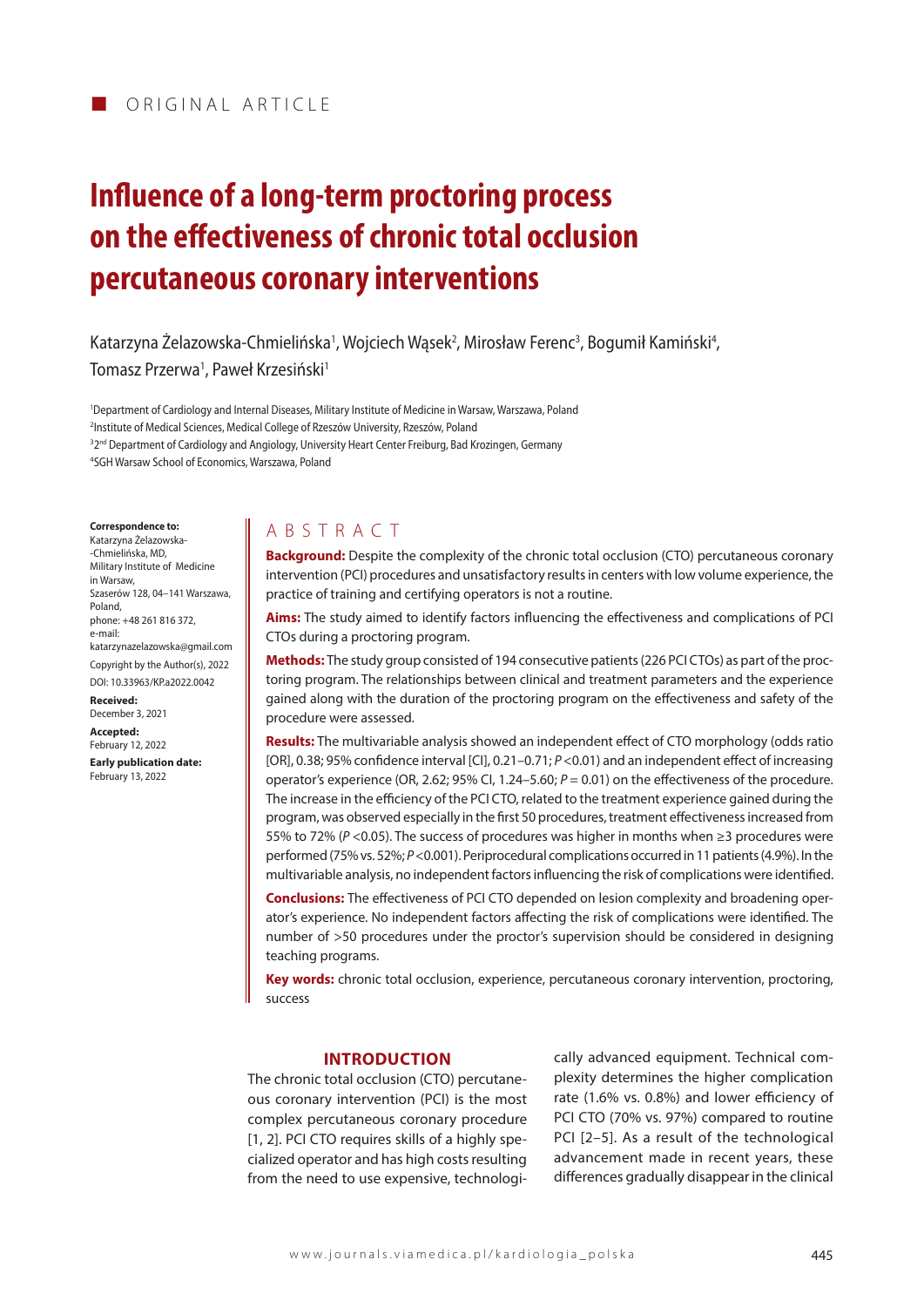## W H A T ' S N E W ?

In our study, we investigated whether lesion complexity and operator's experience gained during educational program under the proctor's supervision were independent factors influencing the success of percutaneous coronary intervention for chronic total occlusion (PCI CTO) determined in multivariable analysis. The supervision of a proctor significantly increased the effectiveness of training in a low-experienced center compared to the self-acquired experience presented in other studies. The increase in effectiveness was greatest during the first 50 procedures of the proctoring process, which may be a factor to consider in designing training programs. The success of PCI CTO procedures was higher in months when ≥3 procedures were performed. Any independent factors affecting the risk of complications were not identified.

centers with the highest level experience, nonetheless, they remain in the centers with limited experience (91% vs. 54%) [1–3, 6–10].

Significant differences between centers concerning the effectiveness of treatments do not constitute a formal premise for the introduction of PCI CTO accreditation. The process of implementation of the PCI CTO procedure along with educating the operators is not standardized and not subject to routine evaluation. This remains in contradiction with the invasive cardiology practice in introducing complex interventions. For example, the left atrial appendage occluder implantation or the percutaneous implantation of aortic valve prostheses are not recommended in non-accredited centers [11, 12]. The process of training operators remains under strict supervision. It covers the theory, exercises on simulators, and a clinical phase under the proctor's supervision. Granting approval by the Food and Drug Association for the therapeutic use of new devices in the United States depends, among others, on the documentation of the training process effectiveness. Each of the training phases is assessed, and its completion is mandatory to obtain the operator's certificate. Otherwise, it is not possible to purchase equipment for procedures from the manufacturer [13–15].

Despite the complexity of PCI CTOs and unsatisfactory outcomes in centers with little experience, the practice of certifying centers and operators is not routine. The "CTO Club" indicates in their recommendations the key importance of the educational process [1, 2]. Among educational models, the practical hands-on training conducted with an experienced operator (proctor) is characterized by the highest efficiency. Initial experience shows that the effectiveness of the procedure obtained during the training is significantly higher and achieved much faster than in the case of independent education [16–18]. So far, the duration of such designed programs has not been determined. Therefore, this study aimed to assess the impact of the duration and other potential factors related to the proctor's training program on the effectiveness and complications of the PCI CTO.

## **METHODS**

## *Study group*

The study group consisted of consecutive patients who underwent PCI CTO in 2012–2017 at the Military Institute of Medicine in Warsaw as part of a proctored training program. A CTOs were defined as a total obstruction of the artery of at least 3 months duration with preserved but impaired native flow through the microchannels or bridging blood flow, and complete occlusion with retrograde filling of the peripheral artery from the collateral circulation. Data relating to the characteristics of the study group and endpoints were obtained from medical records, procedure descriptions, and angiographic films. The morphological characteristics of the occlusion were determined using the Japanese Chronic Total Occlusion (J-CTO) score. The J-CTO scale is a five-point scale consisting of entry shape, calcifications, bending >45%, occlusion length, and re-try lesion (one point for each) [19, 20]. Inclusion criteria were angina symptoms caused by exercise or ≥10% induction of ischemia in the vascular area of the occluded coronary artery confirmed by imaging examinations. The exclusion criteria were the patient's refusal, uncorrected anemia, hemodynamic instability, respiratory failure, or other causes that prevented the patient from undergoing a potentially long endovascular procedure.

#### *Design of the proctoring program*

Four interventional cardiologists employed at the Department of Cardiology with ≥15 years of procedural experience in percutaneous coronary interventions but with a limited experience in the PCI CTO participated in the proctor's training program. The process of qualifying patients, planning the treatment strategy, the educational process of the operators, and the team participating in the procedures, were managed by the proctor who is a wellknown and respected operator in the field of CTO PCI and the head of one of the leading in this field cardiology centers in Europe.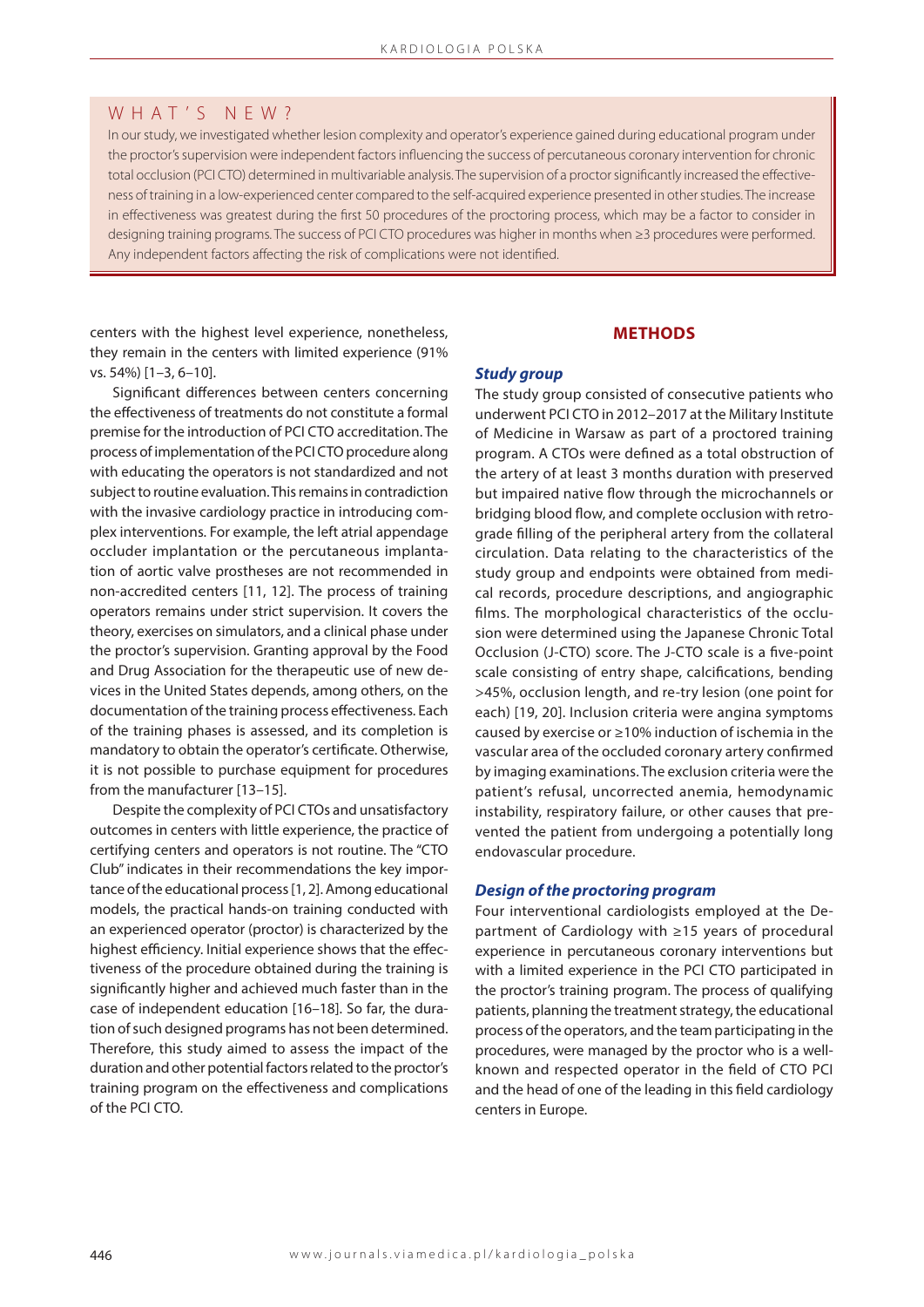The assumptions of the proctoring program included the proctor's supervision over each of the procedures. The proctor supervised all stages of the treatment, from patient qualification to the procedure, through comprehensive angiographic evaluation, and the selection of the appropriate treatment technique in all cases. The treatment strategy implemented during the program assumed the routine usage of the "antegrade wire escalation, antegrade dissection, re-entry" technique, and in the event of failure, the "retrograde, CART (controlled antegrade and retrograde subintimal tracking) and reverse CART" technique using guidewires and microcatheters tailored to perform PCI CTO. Contralateral injections were routinely used. We used quintiles of the number of treatments for subsequent periods assessing the effectiveness and complications of the procedure during the training program.

Informed consent was obtained from each patient. The study protocol conformed to the ethical guidelines of the 1975 Declaration of Helsinki as reflected in a priori approval by the institution's human research committee (Bioethics Committee of the Military Institute of Medicine No. 56/WIM/2017).

#### *Aim of the study*

The endpoint of the study was the success of the procedure, defined as the artery recanalization accompanied by a flow to the peripheral section (TIMI 3), completed with stent implantation.

The complex endpoint assessing the safety of the procedures included the occurrence of acute periprocedural complications. Death, resuscitated sudden cardiac arrest, myocardial infarction (MI), aortic dissection, tamponade, significant bleeding, and stroke were taken into consideration.

## *Statistical analysis*

The study protocol assumed the separation, in the multivariable analysis, of clinical and periprocedural parameters and operators' experience gained as a result of the implementation of the program, independent factors affecting the endpoint of the study, and a complex endpoint assessing the safety of the procedures.

Continuous variables are presented as mean with standard deviation (SD) or median with interquartile range (IQR) and compared between the groups using Student's t-test or the Wilcoxon rank-sum test, respectively. Categorical variables were reported as frequency in a given group by number and percentage, and differences in frequencies were compared between successful and unsuccessful procedures using Fisher's exact test (for binary variables) or the  $\chi^2$  independence test (for variables having more than two levels, we used a simulated *P*-value). To identify independent factors predicting the effectiveness and complications of the procedure, the logistic regression model was used. The reported estimation results present models estimated including all variables that were hypothesized

to be clinically significant (patient age, chronic kidney disease, previous coronary artery bypass grafting [CABG], previous PCI, ejection fraction [EF] <35%, J-CTO and the impact of the experience) — a single model was estimated, no statistical selection of variables was performed to avoid bias in the estimates of the reported p-values that could be introduced by model selection procedures. The statistical significance of parameters was used to analyze the estimation results, assuming the significance level of 0.05. Statistical analysis was performed with R 4.1.0 and Julia 1.6.2 software and their compliance was verified.

## **RESULTS**

#### *Clinical characteristics*

The study group consisted of 194 patients aged mean (SD) 65 (10) years (75% men). More than half of the patients have had a previous myocardial infarction (50%) or angioplasty (PCI) (57%) and 13% had a history of CABG. The mean (SD) value of the EF was 51% (9%). The low ejection fraction (<35%) patients constituted 2.7% of the study group. Patients with diabetes mellitus constituted 42% and patients with chronic kidney disease 21% of the study group. A total of 226 coronary arteries underwent the procedure; 156 (69%) were effectively recanalized. The proctor performed the procedure in 81 out of 226 cases (35.8%) throughout the whole educational program. Four operators participating in the program were engaged in all performed procedures, either actively (in 145 procedures) or passively as assistants and observers. The distribution of the main risk factors did not differ between the groups of patients with successful and unsuccessful revascularization (Table 1).

#### *Treatment characteristics*

The CTO recanalization procedure was most often performed in the right coronary artery (RCA) ( $n = 128$ ; 57%). The percentage of complex procedures (J-CTO ≥2) was 37%. Out of all 226 procedures performed, the "antegrade" technique was used in 205 (90%), including the wire escalation technique in 156 cases (67%) (Table 1). The median (IQR) radiation dose was 2286 (1340–3496) mGy, the median (IQR) volume of contrast administered was 280 (200–400) ml. The morphological complexity of the occlusion (J-CTO ≥2), the presence of calcifications, and the occlusion angle >45° occurred statistically significantly more often in the group of ineffective procedures. The effectiveness of the procedure in the J-CTO <2 group was significantly higher than in the J-CTO ≥2 group (71% vs. 30%; *P* <0.01).

## *The endpoint of the study — the impact of clinical, angiographic, and periprocedural parameters, as well as growth in operators' experience, on the effectiveness of CTO recanalization procedures*

An independent, statistically significant effect on success of the procedure was demonstrated for morphological com-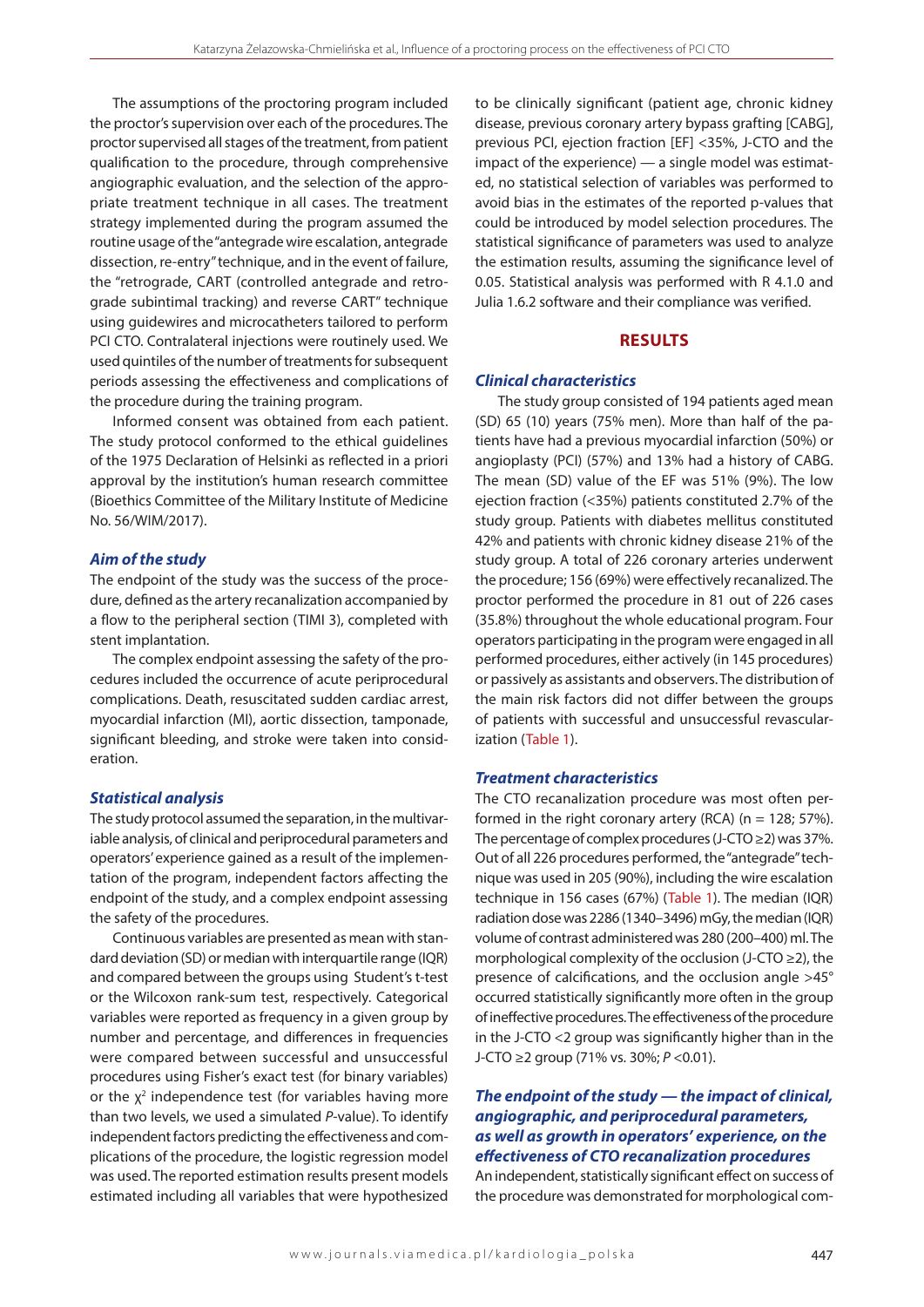## **Table 1.** Clinical and procedural characteristics in relation to the effectiveness of the procedure

| <b>Variable</b>                                      | <b>All procedures</b> | <b>Successful procedure</b> | <b>Unsuccessful</b><br>procedure | P-value |
|------------------------------------------------------|-----------------------|-----------------------------|----------------------------------|---------|
| Number of procedures, n (%)                          | 226 (100)             | 156 (100)                   | 70 (100)                         | < 0.01  |
| Age, years, mean (SD)                                | 65.29 (9.9)           | 64.93 (9.78)                | 66.09 (10.29)                    | 0.43    |
| Male gender, n (%)                                   | 169 (74.78)           | 114 (73.08)                 | 55 (78.57)                       | 0.48    |
| Hypertension, n (%)                                  | 187 (82.74)           | 127 (81.41)                 | 60 (85.71)                       | 0.55    |
| Diabetes mellitus, n (%)                             | 95 (42)               | 65 (41.67)                  | 30 (42.86)                       | 0.14    |
| Smoking, n (%)                                       | 78 (34.51)            | 53 (33.97)                  | 25 (35.71)                       | 0.92    |
| Dyslipidemia, n (%)                                  | 138 (61.06)           | 91 (58.33)                  | 47 (67.14)                       | 0.27    |
| CKD, n (%)                                           | 48 (21.23)            | 36 (23.08)                  | 12 (17.14)                       | 0.41    |
| Hemodialysis, n (%)                                  | 6(3.09)               | 5(3.21)                     | 1(1.42)                          | 0.18    |
| Previous MI, n (%)                                   | 114 (50.44)           | 73 (46.79)                  | 41 (58.57)                       | 0.14    |
| Previous PCI, n (%)                                  | 128 (56.64)           | 86 (55.13)                  | 42 (60)                          | 0.59    |
| Previous CABG, n (%)                                 | 30 (13.27)            | 19 (12.18)                  | 11 (15.71)                       | 0.61    |
| Previous stroke, n (%)                               | 16 (7.08)             | 11 (7.05)                   | 5(7.14)                          | 1.00    |
| EF, %, mean (SD)                                     | 51.39 (8.99)          | 51.53 (9.19)                | 51.1 (8.55)                      | 0.2     |
| CCS, n (%)                                           |                       |                             |                                  |         |
| $\pmb{0}$                                            | 2(0.88)               | 0(0)                        | 2(2.86)                          | 0.11    |
| 1                                                    | 63 (27.88)            | 44 (28.21)                  | 19 (27.14)                       |         |
| $\overline{2}$                                       | 95 (42.04)            | 66 (39.10)                  | 29 (41.43)                       |         |
| 3                                                    | 36 (15.93)            | 27 (17.31)                  | 9(12.86)                         |         |
| 4                                                    | 1(0.44)               | 0(0)                        | 1(1.43)                          |         |
| CTO target vessel                                    |                       |                             |                                  |         |
| Right coronary artery, n (%)                         | 128 (56.6)            | 80 (51.28)                  | 48 (68.57)                       | 0.1     |
| Left anterior descending artery, n (%)               | 34 (15.04)            | 24 (15.38)                  | 10 (14.29)                       |         |
| Left circumflex artery, n (%)                        | 62 (27.43)            | 50 (32.05)                  | 12 (17.14)                       |         |
| Intermediate branch, n (%)                           | 1(0.44)               | 1(0.64)                     | 0(0)                             |         |
| Venous graft, n (%)                                  | 1(0.44)               | 1(0.64)                     | 0(0)                             |         |
| Procedural technique                                 |                       |                             |                                  |         |
| Antegrade, n (%)                                     | 205 (90.7)            | 152 (97.44)                 | 53 (75.71)                       | < 0.01  |
| Wire escalation, n (%)                               | 151 (66.8)            |                             |                                  |         |
| Dual injection, n (%)                                | 78 (34.5)             |                             |                                  |         |
| Retrograde, n (%)                                    | 21(9.3)               | 4(2.56)                     | 17 (24.29)                       |         |
| <b>Anatomical factors</b>                            |                       |                             |                                  |         |
| J-CTO, n (%)                                         |                       |                             |                                  |         |
| 0                                                    | 75 (33.2)             | 56 (35.9)                   | 19 (27.14)                       | < 0.01  |
| 1                                                    | 68 (30.09)            | 54 (34.62)                  | 14 (20)                          |         |
| 2                                                    | 40 (17.7)             | 25 (16.03)                  | 15 (21.43)                       |         |
| 3                                                    | 25 (11.06)            | 15 (9.62)                   | 10 (14.29)                       |         |
| 4                                                    | 13 (5.75)             | 4(2.56)                     | 9(12.86)                         |         |
| 5                                                    | 5(2.21)               | 2(1.28)                     | 3(4.29)                          |         |
| J-CTO $\geq$ 2, n (%)                                | 83 (36.73)            | 46 (29.49)                  | 37 (52.86)                       | < 0.01  |
| J-CTO <2, n (%)                                      | 143 (63.27)           | 110 (70.51)                 | 33 (47.14)                       |         |
| Occlusion length, n (%)                              | 94 (41.59)            | 59 (37.82)                  | 35 (50)                          | 0.11    |
| Blunt stump/entry, n (%)                             | 53 (23.45)            | 33 (21.15)                  | 20 (28.57)                       | 0.24    |
| Calcifications, n (%)                                | 73 (32.3)             | 43 (27.56)                  | 30 (42.86)                       | 0.03    |
| Bending >45°, n (%)                                  | 58 (25.66)            | 26 (16.67)                  | 32 (45.71)                       | < 0.001 |
| <b>Exposure factors</b>                              |                       |                             |                                  |         |
| Radiation dose, mGy, median (IQR)                    | 2286 (1340-3496)      | 2183 (1253-3287)            | 2869 (1628-4090)                 | 0.04    |
| Radiation dose, mGy, in J-CTO <2, median (IQR)       | 1877 (981.5-3134.5)   | 1957 (1013-3185)            | 1678 (931-3064)                  | 0.72    |
| Radiation dose, mGy, in J-CTO $\geq$ 2, median (IQR) | 3047 (1895-4328)      | 2482 (1880-3880)            | 3404 (2263-4697)                 | 0.03    |
| Contrast volume, ml, median (IQR)                    | 280 (200-400)         | 300 (200-400)               | 250 (165-400)                    | 0.56    |
| Contrast volume, ml, in J-CTO <2, median (IQR)       | 225 (160-350)         | 230 (150-350)               | 200 (160-300)                    | 0.4     |
| Contrast volume, ml, in J-CTO ≥2, median (IQR)       | 350 (225-500)         | 354.5 (280-457.5)           | 350 (200-500)                    | 0.28    |

Abbreviations: CABG, coronary artery by-pass graft; CCS, Canadian Cardiovascular Society; CKD, Chronic kidney disease; CTO, chronic total occlusion; IQR, interquartile range;<br>J-CTO, Japanese Chronic Total Occlusion score;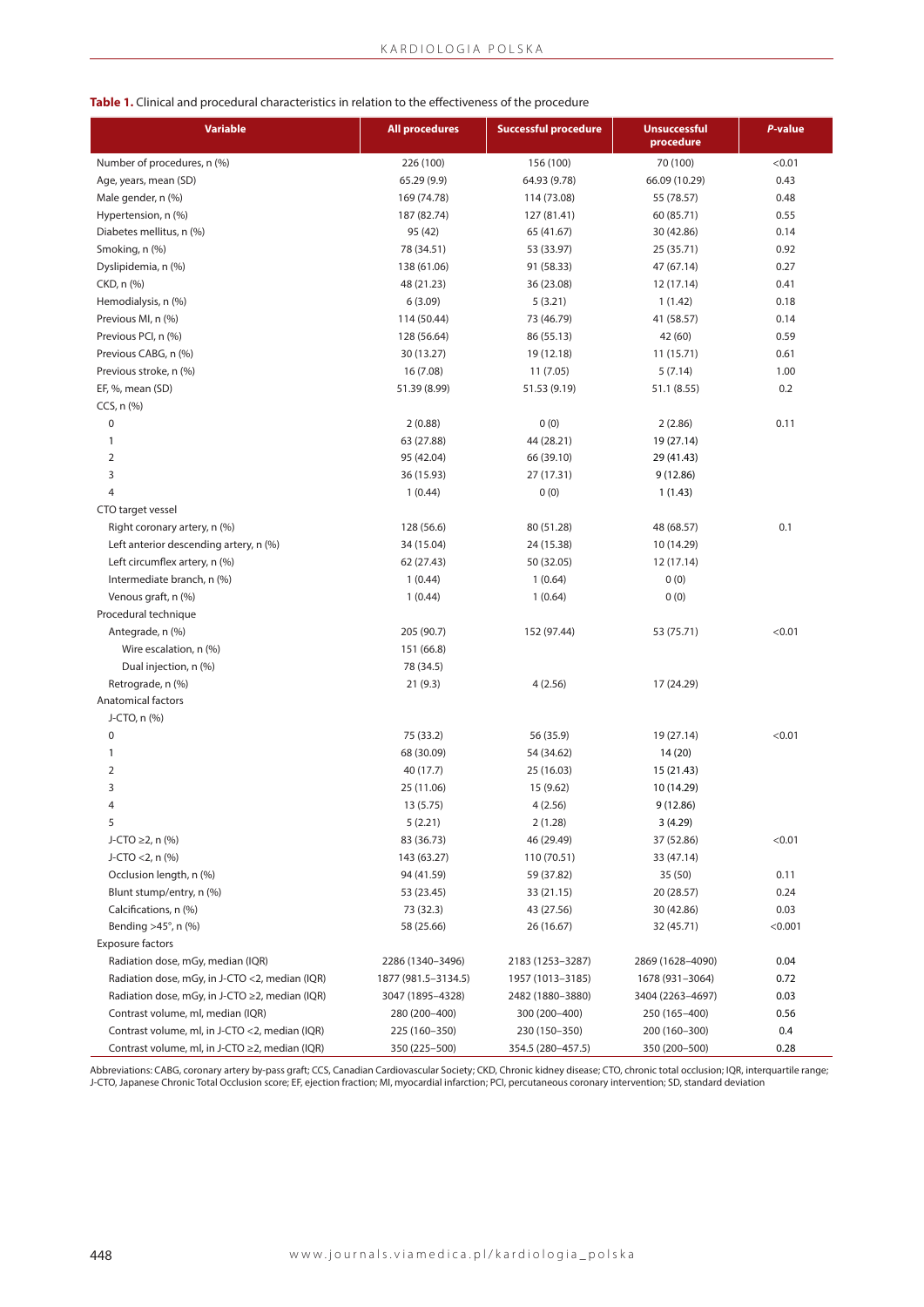**Table 2.** Multivariable analysis of the influence of selected variables on the effectiveness of the treatment

|                     | OR (95% CI)         | P-value |
|---------------------|---------------------|---------|
| Age                 | $0.98(0.94 - 1.01)$ | 0.16    |
| <b>CKD</b>          | $1.75(0.78 - 4.16)$ | 0.19    |
| Previous CABG       | $0.88(0.37 - 2.17)$ | 0.78    |
| EF < 35%            | $1.01(0.97 - 1.04)$ | 0.74    |
| $J-CTO > 2$         | $0.38(0.21 - 0.71)$ | 0.002   |
| Previous PCI        | $0.69(0.37 - 1.29)$ | 0.25    |
| Operator experience | $2.62(1.24 - 5.60)$ | 0.012   |

Abbreviations: CI, confidence interval; OR, odds ratio; other — see Table 1



**Figure 1.** Plot of the conditional probability of successful procedure as a function of the number of procedures

plexity of the lesion (J-CTO≥2) (odds ratio [OR], 0.38; 95% confidence interval [CI], 0.21–0.71; *P* <0.01) and operator's experience (OR, 2.62; 95% CI, 1.24–5.60; *P* = 0.01) (Table 2). A higher J-CTO score resulted in decreased success of CTO PCI, and experience gained during the proctoring program increased the effectiveness of the procedure. The remaining variables did not affect the success. The increase in the efficiency of CTO recanalization, related to the acquired procedural experience, was observed especially during the first 50 procedures (Figure 1). The treatment effectiveness increased between the first and the remaining quintiles of the program from 55% to 72% (*P* <0.05). In the months with more than 3 PCI CTOs performed, a higher percentage of successful recanalization was achieved compared to the months with less than 3 procedures (75% vs. 52%; *P* <0.001).

#### *A composite endpoint assessing safety*

Periprocedural complications occurred in the case of 11 patients (4.9%). One patient died, 3 patients experienced myocardial infarctions, 3 patients had tamponade, one patient had aortic dissections, and 3 patients were successfully resuscitated from sudden cardiac arrest. No patients experienced significant bleeding or stroke. No independent

**Table 3.** Multivariable analysis of the influence of selected variables on the occurrence of complications

|                     | OR (95% CI)         | P-value |
|---------------------|---------------------|---------|
| Age                 | $1.02(0.98 - 1.06)$ | 0.32    |
| <b>CKD</b>          | $1.09(0.43 - 2.64)$ | 0.84    |
| Previous CABG       | $0.52(0.12 - 1.63)$ | 0.32    |
| $EF < 35\%$         | $1.00(0.96 - 1.04)$ | 0.92    |
| $J-CTO > 2$         | $0.83(0.38 - 1.77)$ | 0.64    |
| Previous PCI        | $0.97(0.47 - 2.02)$ | 0.93    |
| Operator experience | $0.99(0.41 - 2.68)$ | 0.99    |

Abbreviations: see Table 1 and Table 2

factors affecting the risk of complications were identified in the multivariable analysis (Table 3). The absorbed median (IQR) radiation dose was significantly higher in complex occlusions (J-CTO <2 vs. J-CTO ≥2: 3047 (1895–4328) mGy vs. 1877 (981.5–3134.5) mGy; *P* <0.01). The median (IQR) volume of the administered contrast also was significantly higher in the case of complex procedures (350 [225–500] ml vs. 225 [160–350] ml; *P* <0.01).

 In this study, the influence of the volume of contrast and radiation dose on the occurrence of complications was not assessed.

#### **DISCUSSION**

The complexity of CTO procedures and their complications require using proven educational programs and professional supervision at the implementation stage [1]. The recommendations of the "CTO Club" lead operators to "online" didactic programs that enable learning. These online programs start from the correct interpretation of angiographic images in the context of the use of appropriate treatment techniques, discuss differences regarding the technical properties of the angioplasty equipment and the principles of its selection depending on the angiographic image and the course of the procedure [2].

The measurable effect of the experience gained is the increase in operator effectiveness. For example, in a meta-analysis of 65 studies published in 2013, Patel et al. [21] showed an 11-year upward trend in the effectiveness of CTO recanalization from 68% to 79%. The similar dependence between the effectiveness and the number of recanalizations performed was documented in a seven-year registry of 94 000 procedures; their effectiveness in groups of operators performing 1–10, 11–50, >50 treatments per year was 58.4%, 65.6%, and 72.7%, respectively [18].

Theoretical knowledge of PCI CTO is not sufficient to obtain satisfactory treatment results even among experienced operators who do not have practical experience in CTO recanalization. An expert opinion of the Association of Cardiovascular Interventions of the Polish Cardiac Society emphasizes the role of experience in obtaining high efficiency of CTO PCI procedures, indicating the number of 50 procedures per year as the minimum that allows achieving sufficient effectiveness [22]. Due to the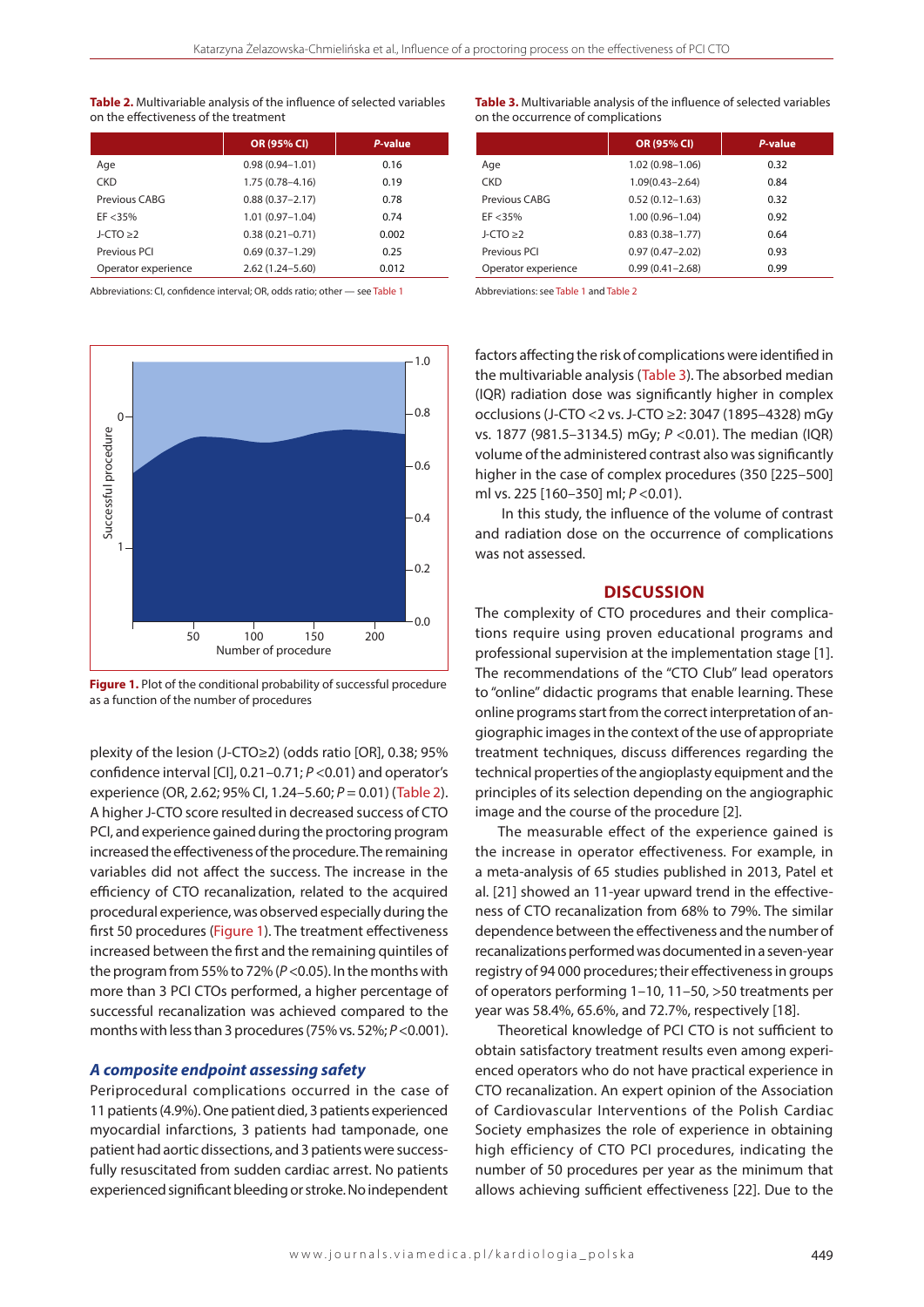awareness of this fact, it was necessary to base the practical education process on direct consultations and substantive supervision at the operating table by operators-teachers experienced in performing such procedures. In 2017, Yamamoto et al. [16] published data on the impact of proctoring on the effects of CTO recanalization procedures in 2009–2016, demonstrating comparable effectiveness of recanalization among experienced and inexperienced operators after the completion of the proctor's program (96.9% vs. 90.5%; *P* = 0.12) [16]. The impact of the proctoring process on the increase in the effectiveness of PCI CTO was also documented by Sharma et al. [17] who reported on the effects of 232 procedures performed before proctoring and 355 procedures performed after the implementation of the proctoring program, showing an increase in the percentage of effective recanalizations from 62.1 to 77.5% (*P* <0.001). In particular, the effectiveness of procedures that were technically difficult due to the complex morphology of the occlusion increased (J-CTO ≥2 from 49.5% to 70.7%; *P* <0.001) [17].

PCI CTO proctoring programs find many enthusiasts. However, the framework of such programs, their form and duration, have not yet been defined. In this context, the results of the presented study provide new information. Over the course of the 6-year program, an effective increase in the efficiency of recanalization from 56% to 73% was documented in the first 18 months of the program. After the first 50 procedures, the impact of the proctoring process was not noticeable, and the effectiveness of the procedures remained unchanged for the next 4.5 years of the study. However, there is a noticeable dynamic increase in efficiency, which allowed for higher efficiency than in the already-discussed seven-year registry of 94 000 non-proctored procedures performed by inexperienced operators, where after 7 years the effectiveness of recanalization was 61.4% [18]. The results of the analysis by Brilakis et al. [3] from 2015, which documented the dynamics of the increase in the effectiveness of CTO recanalization procedures in the non-proctored program, indicated the decisive role of the first 20 procedures, at the same time flagging the importance of the number of procedures performed by operators ( $5 = 53.1\%$ ,  $5 - 1 = 62.1\%$ , and  $> 10 = 74.6\%$ ; *P* <0.001). The results of the research of Brilakis et al. [3] correspond with the results obtained in our study. The lowest efficiency of recanalizations was recorded in the months when the number of procedures performed fell below three.

As far as we know, the results obtained in our study show for the first time the independent impact of the proctoring program on the success of CTO recanalization procedures. The study determined prognostic factors such as the timeframe of the program and the number of procedures that may influence the achievement of the best possible educational results. Among the analyzed parameters, only the morphological characteristics of the occlusion (J-CTO score) and the proctor's support during

the first 50 procedures, were independent factors influencing the effectiveness of recanalizations. Contrary to the results of the PROGRESS-CTO, RECHARGE, and CASTLE studies, in this analysis, clinical factors did not influence the effectiveness of the procedure. The criterion of the patient's age >65 years, considered prognostically unfavorable for the success and safety of the procedure, and the history of coronary revascularization, which are included in the scales determining the effectiveness of CTO recanalization, lost their importance, perhaps due to the importance of gaining experience in the proctoring program [23–26].

This is particularly important given that the population included in this analysis was clinically more burdened than the populations presented in the meta-analysis; it was older (65 vs. 60), with a more common history of hypertension (83% vs. 54%), diabetes (42% vs. 22%), dyslipidemia (61% vs. 52%), previous MI (50% vs. 40%), PCI (56% vs. 21%), and CABG (13% vs. 10%) [27]. On the other hand, our analysis of the significance of individual components of the J-CTO score was consistent with the results of the PROGRESS, RECHARGE, and CASTLE studies, indicating the strongest impact of the presence of massive calcifications and occlusion within the tortuous segment of the vessel [23–26].

The relatively low percentage of procedures on anatomically complex occlusions (J-CTO score ≥2) and procedures using the retrograde technique are unquestionable limitations of this study. Nevertheless, this characteristic of the studied group reflects the actual population of our center that begins the systematic introduction of this treatment technique.

#### *Article information*

**Acknowledgments:** We would like to thank our colleagues from the Cardiology and Internal Medicine Department of the Military Institute of Medicine in Warsaw for their assistance with the present study. This work was supported by the Science Grant awarded by the Ministry of Science and Higher Education (497/WIM).

**Conflict of interest:** None declared.

**Open access:** This article is available in open access under Creative Common Attribution-Non-Commercial-No Derivatives 4.0 International (CC BY-NC-ND 4.0) license, allowing to download articles and share them with others as long as they credit the authors and the publisher, but without permission to change them in any way or use them commercially. For commercial use, please contact the journal office at kardiologiapolska@ptkardio.pl.

#### **REFERENCES**

- 1. Brilakis ES, Mashayekhi K, Tsuchikane E, et al. Guiding Principles for Chronic Total Occlusion Percutaneous Coronary Intervention: A Global Expert Consensus Document. Circulation. 2019; 140(5): 420–433, doi: [10.1161/CIRCULATIONAHA.119.039797,](http://dx.doi.org/10.1161/CIRCULATIONAHA.119.039797) indexed in Pubmed: [31356129.](https://www.ncbi.nlm.nih.gov/pubmed/%2031356129)
- 2. Galassi AR, Werner GS, Boukhris M, et al. Percutaneous recanalisation of chronic total occlusions: 2019 consensus document from the EuroCTO Club. EuroIntervention. 2019; 15(2): 198–208, doi: [10.4244/EIJ-D-18-00826,](http://dx.doi.org/10.4244/EIJ-D-18-00826) indexed in Pubmed: [30636678](https://www.ncbi.nlm.nih.gov/pubmed/30636678).
- 3. Brilakis ES, Banerjee S, Karmpaliotis D, et al. Procedural outcomes of chronic total occlusion percutaneous coronary intervention: a report from the NCDR (National Cardiovascular Data Registry). JACC Cardiovasc Interv. 2015; 8(2): 245–253, doi: [10.1016/j.jcin.2014.08.014,](http://dx.doi.org/10.1016/j.jcin.2014.08.014) indexed in Pubmed: [25700746](https://www.ncbi.nlm.nih.gov/pubmed/25700746).